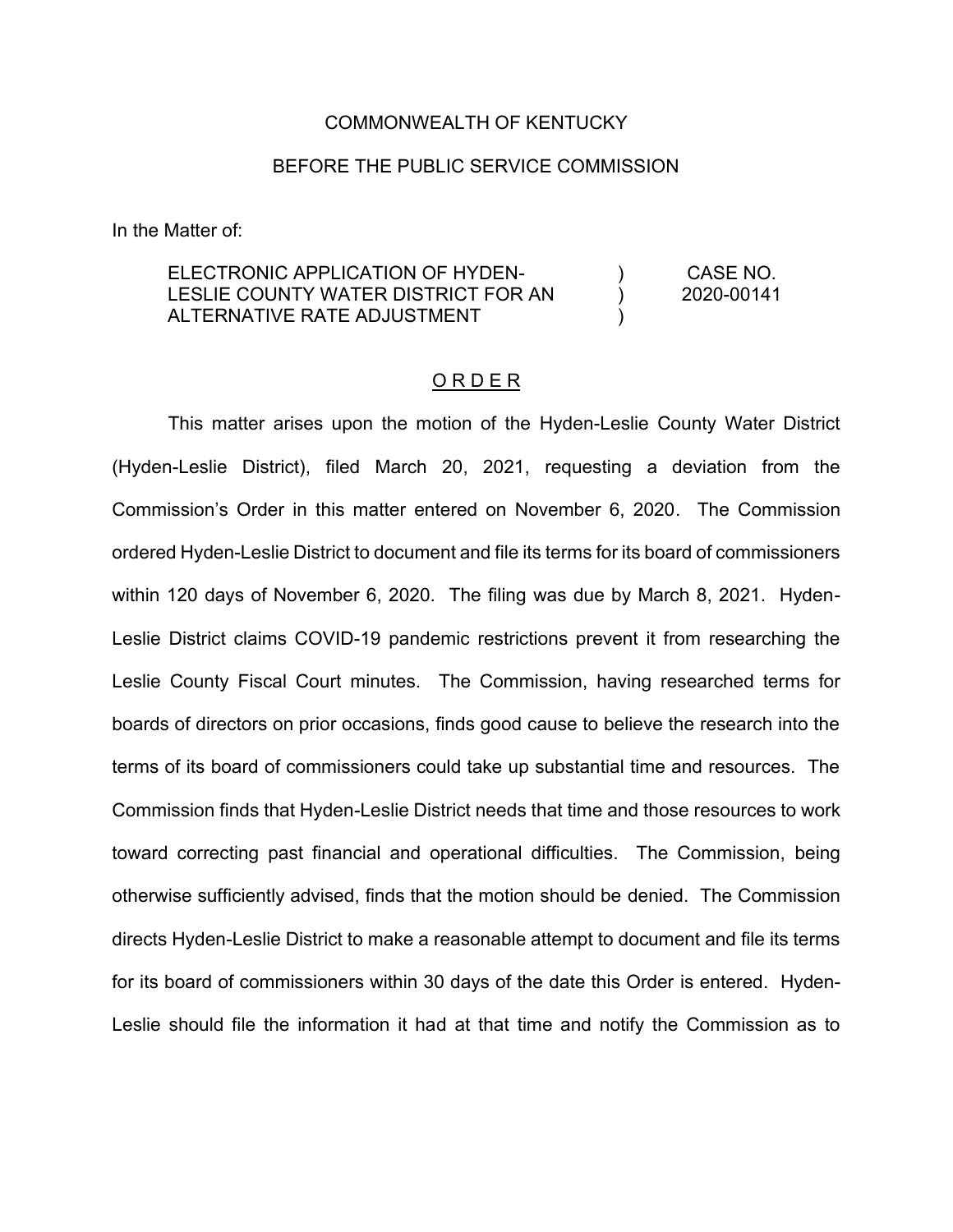whether the terms require resetting based upon the records it can obtain in that time frame.

IT IS HEREBY ORDERED that:

1. The motion of Hyden-Leslie District is denied.

2. Hyden-Leslie District shall document and file its terms for its board of commissioners within 30 days of the date this Order is entered, or in the alternative, it shall file the information it has at that time, and notify the Commission as to whether the terms require resetting.

# [REMAINDER OF PAGE INTENTIONALLY LEFT BLANK]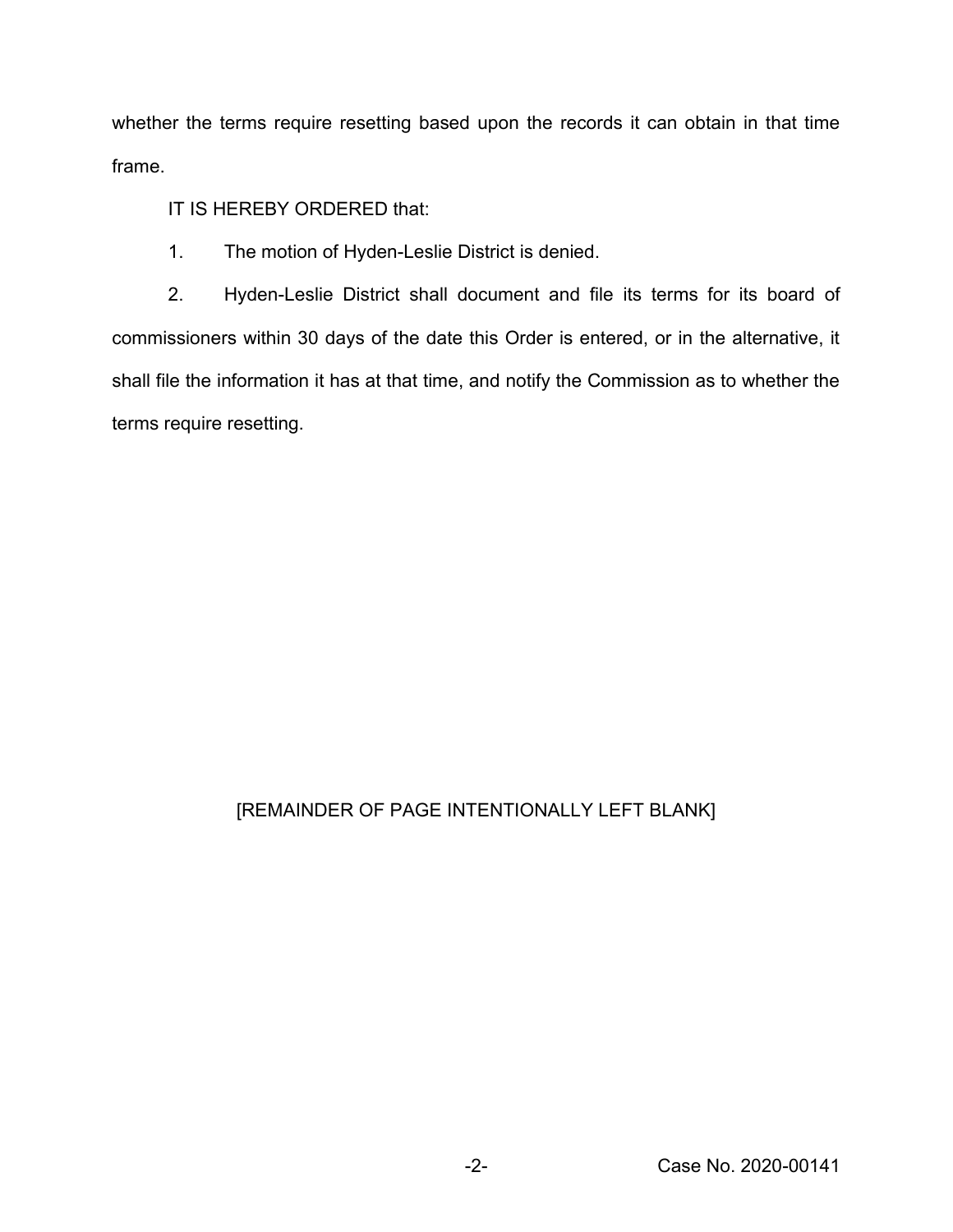By the Commission



ATTEST:

2 Sidwell

Executive Director

Case No. 2020-00141